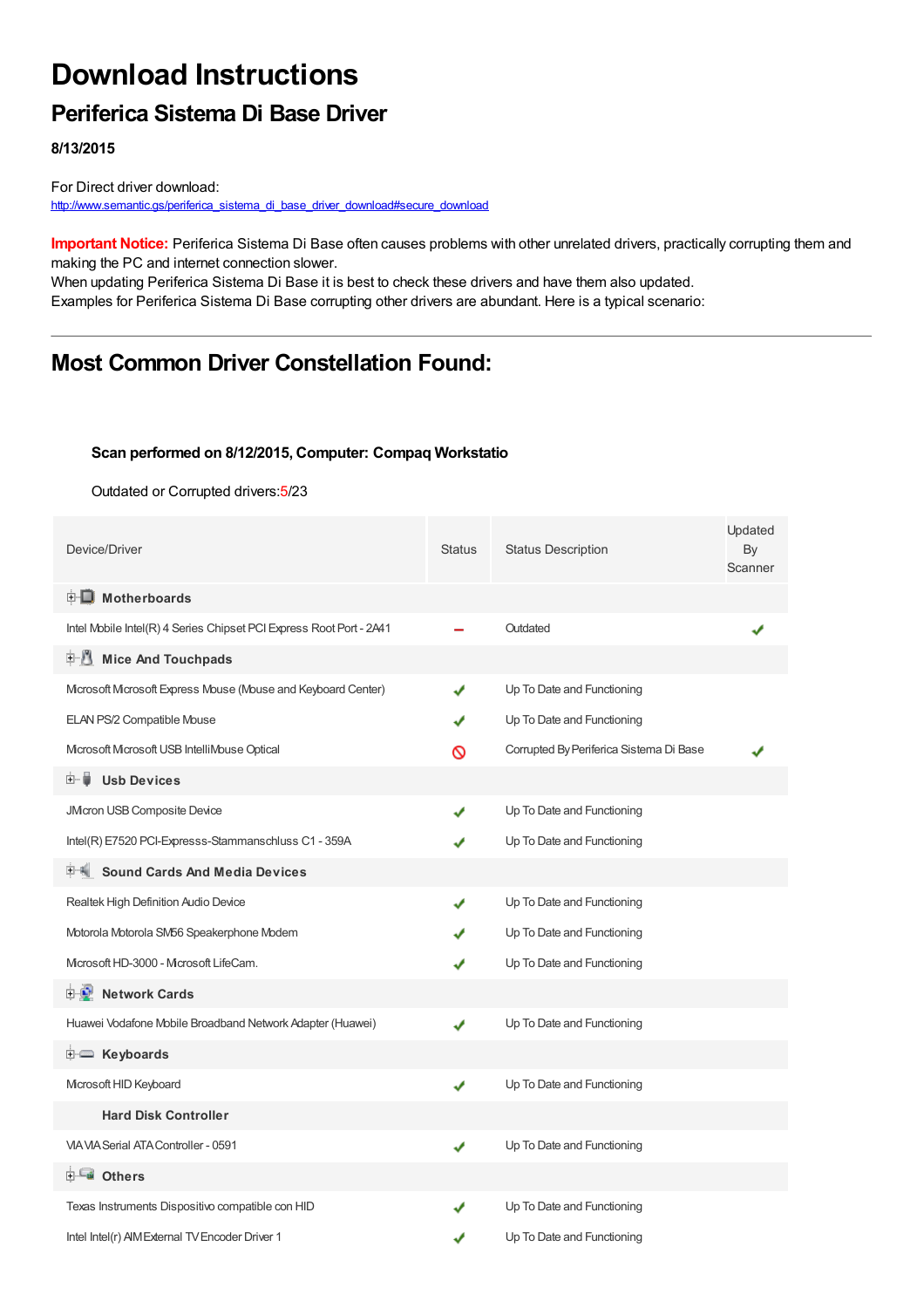| Texas Instruments Mass Storage Controller                     | ര            | Corrupted By Periferica Sistema Di Base |  |
|---------------------------------------------------------------|--------------|-----------------------------------------|--|
| Mcrosoft HID-compliant apparaat                               | ✔            | Up To Date and Functioning              |  |
| Nokia Nokia USB OBEX                                          | J            | Up To Date and Functioning              |  |
| <b>D</b> Cameras, Webcams And Scanners                        |              |                                         |  |
| Realtek Realtek USB2.0 PC Camera                              | J            | Up To Date and Functioning              |  |
| Video Cards                                                   |              |                                         |  |
| Intel Video Controller (VGA Compatible)                       |              | Outdated                                |  |
| <b>Devices</b> Input Devices                                  |              |                                         |  |
| Logitech Logitech Wheel Mouse (USB)                           | ✔            | Up To Date and Functioning              |  |
| <b>E-TP</b> Port Devices                                      |              |                                         |  |
| Sony Ericsson Sony Ericsson 750 USB VMC OBEX Interface (COM6) |              | Outdated                                |  |
| <b>E</b> Monitors                                             |              |                                         |  |
| Sony Digital Flat Panel (1024x768)                            | $\checkmark$ | Up To Date and Functioning              |  |
| <b>E-</b> Mobile Phones And Portable Devices                  |              |                                         |  |
| <b>Acer NOKIA</b>                                             |              | Up To Date and Functioning              |  |

## **Periferica Sistema Di Base Driver Models:**

| <b>Driver Model</b>                           | <b>Original</b><br><b>Upload Date</b> | Last<br><b>Modification</b> | <b>Driver File</b>                             | <b>File</b><br><b>Size</b> | <b>Most Compatible</b><br><b>Computer Model</b> | <b>Availabilty To</b><br><b>Scanner</b> |
|-----------------------------------------------|---------------------------------------|-----------------------------|------------------------------------------------|----------------------------|-------------------------------------------------|-----------------------------------------|
| Periferica Sistema Di<br><b>Base A601.178</b> | 10/3/2014                             | 8/2/2015                    | wq-a601.178.exe                                | 36kb                       | Sony VGNFW490Y,                                 | ✔                                       |
| Periferica Sistema Di<br><b>Base 41.1327</b>  | 1/14/2015                             | 8/6/2015                    | periferica sistema di base-<br>41.1327.exe     |                            | 76kb HP520-1070uk,                              | ✔                                       |
| Periferica Sistema Di<br><b>Base 43894</b>    | 1/14/2015                             | 8/6/2015                    | periferica sistema di base-<br>43894.exe       |                            | 150kb NEC PC-LL370RG1KS,                        | ✔                                       |
| Periferica Sistema Di<br>Base 2.13731.1       | 1/20/2015                             | 8/10/2015                   | fdtow-2.13731.1.exe                            |                            | 177kb IBM2669WCC,                               | ✔                                       |
| Periferica Sistema Di<br>Base 2.11.1901.1     | 8/5/2014                              | 8/7/2015                    | periferica sistema di base-<br>2.11.1901.1.exe |                            | 219kb Lenovo 20AA000SUS,                        | ✔                                       |
| Periferica Sistema Di<br><b>Base L21.1927</b> | 1/15/2015                             | 8/8/2015                    | periferica_sistema_di_base-<br>121.1927.exe    | 135kb                      | Packard Bell EasyNote F0946-U-<br>020.          | ✔                                       |
| Periferica Sistema Di<br><b>Base 31.1637</b>  | 11/26/2014                            | 8/5/2015                    | periferica_sistema_di_base-<br>31.1637.exe     |                            | 90kb Lenovo ThinkPad X60s,                      | ✔                                       |
| Periferica Sistema Di<br><b>Base 80679</b>    | 8/16/2014                             | 8/6/2015                    | periferica sistema di base-<br>80679.exe       |                            | 165kb Sony SVE14115FBB,                         | ✔                                       |
| Periferica Sistema Di<br>Base 2.131.104       | 9/10/2014                             | 8/10/2015                   | bdi-2.131.104.exe                              | 75kb                       | Sony VGN-FW55LF B,                              | ✔                                       |
| Periferica Sistema Di<br><b>Base F34081.1</b> | 8/18/2014                             | 8/8/2015                    | periferica sistema di base-<br>f34081.1.exe    | 94kb                       | <b>IBM8183TQG,</b>                              | ✔                                       |
| Periferica Sistema Di<br><b>Base 30827</b>    | 10/23/2014                            | 8/8/2015                    | periferica_sistema_di_base-<br>30827.exe       |                            | 114kb Sony VGC-RA204,                           | ✔                                       |
| Periferica Sistema Di<br>Base 43231.1         | 10/4/2014                             | 8/4/2015                    | periferica_sistema_di_base-<br>43231.1.exe     |                            | 184kb HPHP Compag nx8220,                       | ✔                                       |
| Periferica Sistema Di<br>Base 71.1272.1       | 12/4/2014                             | 8/8/2015                    | periferica sistema di base-<br>71.1272.1.exe   |                            | 154kb Medion P6611,                             | ✔                                       |
| Periferica Sistema Di<br>Base P1.1301.18      | 2/2/2015                              | 8/8/2015                    | periferica_sistema_di_base-<br>p1.1301.18.exe  | 58kb                       | Extracomputer D2312-C2,                         | ✔                                       |
| Periferica Sistema Di<br>Base 1.12894         | 1/30/2015                             | 8/4/2015                    | periferica_sistema_di_base-<br>1.12894.exe     |                            | 213kb IBM NetVista personal computer,           | ✔                                       |
| Periferica Sistema Di                         |                                       |                             | periferica sistema di base-                    |                            |                                                 | ٠                                       |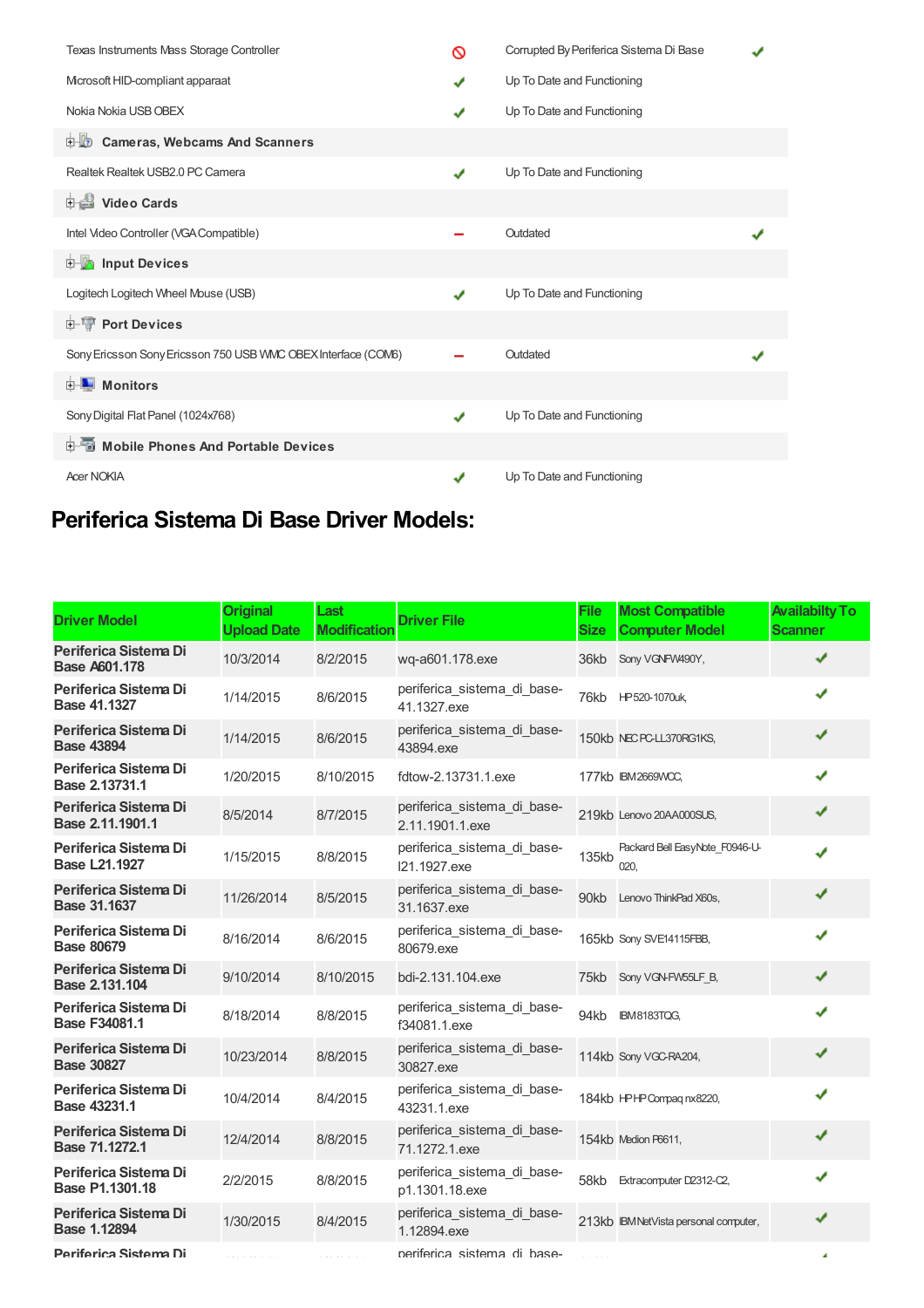| VITIVITVA VIOLVITA MI<br><b>Base 33694</b>    | 1/12/2015  | 8/6/2015  | pomonou_orotomu_u_u_puou<br>33694.exe          |              | 159kb HPG5317de,                              | ✔ |
|-----------------------------------------------|------------|-----------|------------------------------------------------|--------------|-----------------------------------------------|---|
| Periferica Sistema Di<br>Base 41.191.10       | 11/26/2014 | 8/8/2015  | periferica_sistema_di_base-<br>41.191.10.exe   | <b>183kb</b> | Toshiba Dynabook REGZA PC<br>D731/T7DRS,      | ✔ |
| Periferica Sistema Di<br>Base 7072.18         | 12/12/2014 | 8/7/2015  | periferica sistema di base-<br>7072.18.exe     | 42kb         | LG R490-KR6WK                                 | ✔ |
| Periferica Sistema Di<br><b>Base 2.13678</b>  | 7/31/2014  | 8/9/2015  | rw-2.13678.exe                                 | 27kb         | Fujitsu ESPRIMO E5916,                        | ✔ |
| Periferica Sistema Di<br><b>Base D83828</b>   | 1/12/2015  | 8/1/2015  | periferica_sistema_di_base-<br>d83828.exe      | 35kb         | Gateway GZ7108TV,                             | ✔ |
| Periferica Sistema Di<br>Base 2.131.184       | 10/3/2014  | 8/5/2015  | periferica_sistema_di_base-<br>2.131.184.exe   | 20kb         | TAROX Business PC 3200,                       | ✔ |
| Periferica Sistema Di<br><b>Base T7041.13</b> | 9/12/2014  | 8/5/2015  | periferica_sistema_di_base-<br>t7041.13.exe    | 32kb         | Panasonic CF-53AAC34ZG,                       | ✔ |
| Periferica Sistema Di<br><b>Base 1.10689</b>  | 8/7/2014   | 8/7/2015  | periferica_sistema_di_base-<br>1.10689.exe     |              | 63kb HPP6786l,                                | ✔ |
| Periferica Sistema Di<br>Base 63742.1         | 7/31/2014  | 8/9/2015  | periferica_sistema_di_base-<br>63742.1.exe     |              | 79kb HP23-a030a,                              | ✔ |
| Periferica Sistema Di<br><b>Base 23768</b>    | 12/22/2014 | 8/4/2015  | periferica_sistema_di_base-<br>23768.exe       |              | 64kb Sony VGN-K30,                            | ✔ |
| Periferica Sistema Di<br>Base 70881.1         | 11/11/2014 | 8/6/2015  | periferica_sistema_di_base-<br>70881.1.exe     |              | 140kb Mo N890,                                | ✔ |
| Periferica Sistema Di<br>Base K31.12.184      | 8/22/2014  | 8/3/2015  | dn-k31.12.184.exe                              |              | 211kb LGLW70-JJKG,                            | ✔ |
| Periferica Sistema Di<br><b>Base 731.173</b>  | 1/4/2015   | 8/4/2015  | periferica sistema di base-<br>731.173.exe     |              | 181kb IBMIBMeServer 206m-[848510U,            | ✔ |
| Periferica Sistema Di<br><b>Base Q731.102</b> | 11/21/2014 | 8/8/2015  | u-q731.102.exe                                 |              | 36kb Gateway M-7343U,                         | ✔ |
| Periferica Sistema Di<br>Base 7331.10         | 1/20/2015  | 8/3/2015  | periferica_sistema_di_base-<br>7331.10.exe     |              | 114kb Sony VGN-FE17SP,                        |   |
| Periferica Sistema Di<br><b>Base 70446</b>    | 9/22/2014  | 8/6/2015  | periferica_sistema_di_base-<br>70446.exe       |              | 209kb Panasonic CF-18KHVCBBF,                 | ✔ |
| Periferica Sistema Di<br>Base 2231.11.1       | 10/14/2014 | 8/5/2015  | hqlvvurz-2231.11.1.exe                         | 22kb         | Panasonic CF-C1BD06EFG,                       | ✔ |
| Periferica Sistema Di<br><b>Base N432.107</b> | 1/24/2015  | 8/3/2015  | periferica sistema di base-<br>n432.107.exe    |              | 137kb Toshiba Dynabook T552/36HRJ,            |   |
| Periferica Sistema Di<br><b>Base B4201.17</b> | 10/21/2014 | 8/1/2015  | periferica_sistema_di_base-<br>b4201.17.exe    | 24kb         | Dimotion PODN4M88,                            | ✔ |
| Periferica Sistema Di<br>Base 31.12.12.18     | 1/27/2015  | 8/8/2015  | periferica sistema di base-<br>31.12.12.18.exe | 42kb         | Panasonic CF-Y4HW8AXR,                        |   |
| Periferica Sistema Di<br>Base 1.11.1783       | 1/31/2015  | 8/9/2015  | apylw-1.11.1783.exe                            |              | 25kb Lenovo 3000 J200 Desktop,                | ✔ |
| Periferica Sistema Di<br><b>Base 1.10224</b>  | 12/14/2014 | 8/7/2015  | periferica_sistema_di_base-<br>1.10224.exe     |              | 112kb NEC PC-LL3509D,                         | ✔ |
| Periferica Sistema Di<br>Base 2.13641.1       | 10/21/2014 | 8/10/2015 | periferica_sistema_di_base-<br>2.13641.1.exe   | 48kb         | HallmarkComputer View Master<br><b>System</b> | ✔ |
| Periferica Sistema Di<br>Base J71.101.19      | 7/23/2014  | 8/1/2015  | periferica_sistema_di_base-<br>i71.101.19.exe  |              | 206kb LGP1-P7200M                             | ✔ |
| Periferica Sistema Di<br><b>Base L43303</b>   | 8/12/2014  | 8/5/2015  | periferica_sistema_di_base-<br>143303.exe      |              | 25kb Sony VGN-Z17GN B,                        |   |
| Periferica Sistema Di<br><b>Base M72043</b>   | 9/11/2014  | 8/9/2015  | periferica_sistema_di_base-<br>m72043.exe      |              | 104kb HP Presario B1900,                      |   |
| Periferica Sistema Di<br><b>Base 3648</b>     | 9/16/2014  | 8/7/2015  | periferica_sistema_di_base-<br>3648.exe        | 21kb         | Lenovo ThinkPad X230 Tablet,                  | ✔ |
| Periferica Sistema Di<br><b>Base 42082</b>    | 10/15/2014 | 8/5/2015  | periferica_sistema_di_base-<br>42082.exe       |              | 188kb Lenovo ThinkCentre M77,                 | ✔ |
| Periferica Sistema Di<br>Base 2.12786         | 11/14/2014 | 8/7/2015  | periferica_sistema_di_base-<br>2.12786.exe     |              | 20kb HPPW689AA-ABSD4085.SE                    | ✔ |

## **Typical Driver constellation for scanned computers:**